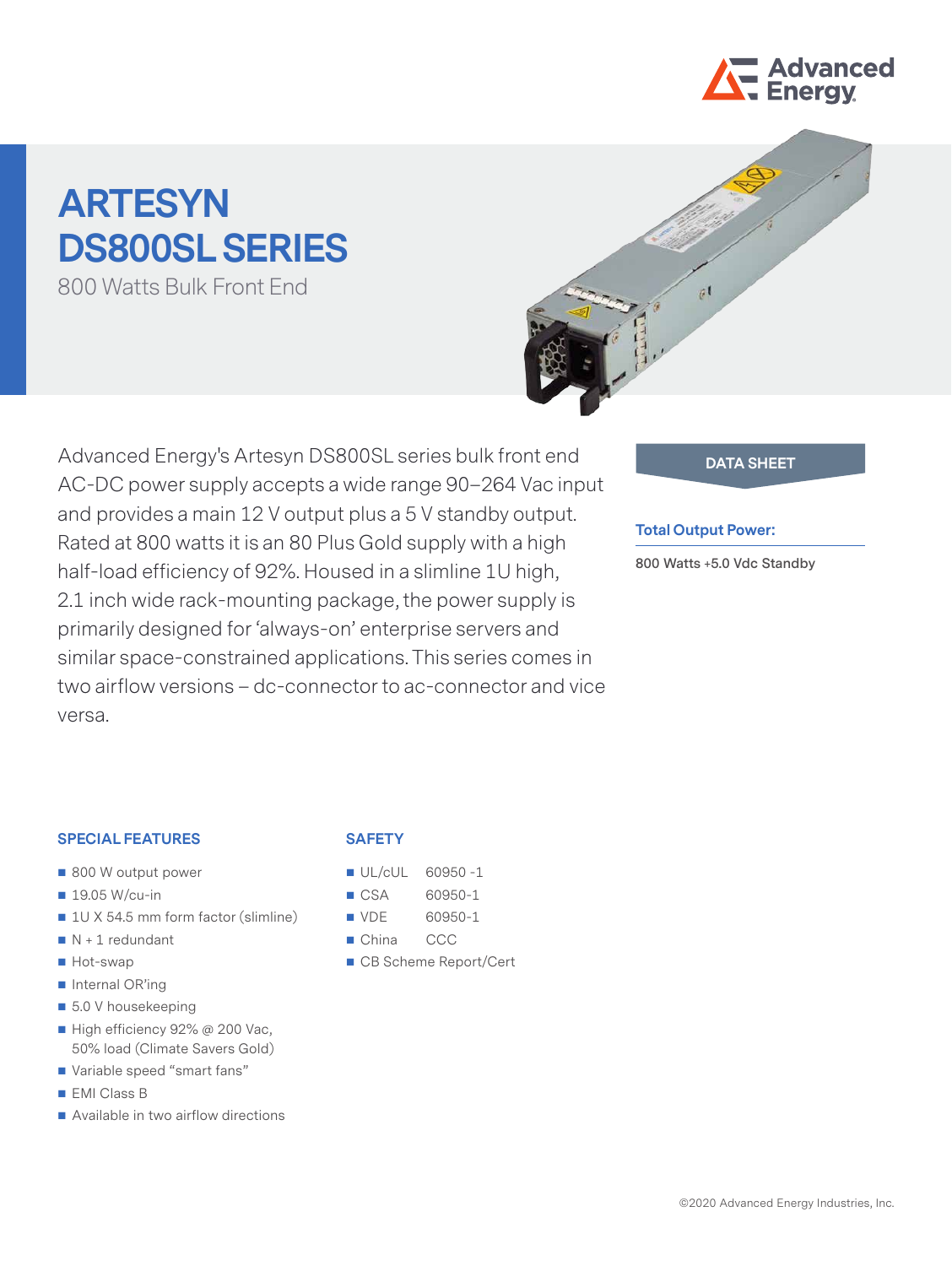# **ELECTRICAL SPECIFICATIONS**

| Input                   |                                 |                                     |
|-------------------------|---------------------------------|-------------------------------------|
| Input range (operating) | 90 - 264 Vac                    |                                     |
| Input range (nominal)   | 115 / 230 Vac                   |                                     |
| Frequency               | $47 - 63$ Hz                    |                                     |
| Inrush current          | $\leq$ 40 A peak                | Either hot or cold start            |
| Power factor            | 0.99 typical                    | Meets EN61000-3-2                   |
| Harmonics               | Meets IEC 1000-3-2 requirements |                                     |
| Input current           | 10.0 A RMS max input current    | At 100 Vac                          |
| Holdup time             | 10 ms minimum for main O/P      | At full rated load                  |
| Undervoltage lockout    | 85 ± 3.0 Vac<br>80 ± 3.0 Vac    | Turn-on voltage<br>Turn-off voltage |
| Overvoltage lockout     | N/A                             |                                     |
| Leakage current         | $< 1.0$ mA                      | At 264 Vac                          |
| On/Off power switch     | N/A                             |                                     |
| Power line transient    | MOV directly after the fuse     |                                     |







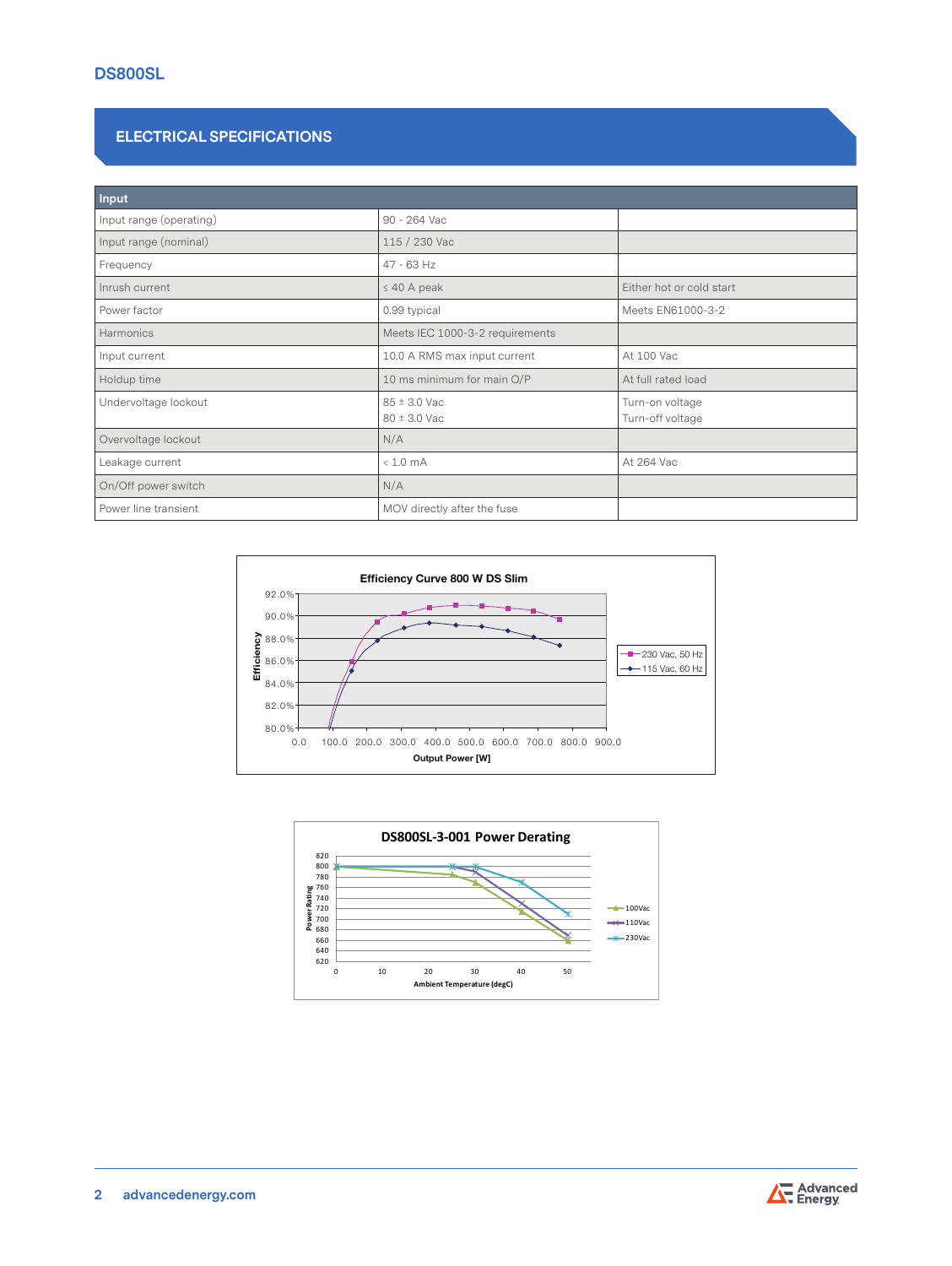# **DS800SL**

# **ELECTRICAL SPECIFICATIONS (CONTINUED)**

| <b>Input</b>                 |                                             |                                                                                                                                                 |
|------------------------------|---------------------------------------------|-------------------------------------------------------------------------------------------------------------------------------------------------|
| Output rating                | 12 V @ 66.7 A; 800 W<br>5.0 Vsb @ 4 A; 20 W | 90 - 264 Vac                                                                                                                                    |
| Setpoint                     | 12.0 V                                      |                                                                                                                                                 |
| Total regulation range       | $12 V \pm 1\%$<br>5.0 Vsb $\pm$ 3%          | Line/load/transient when measured at output connector                                                                                           |
| Rated load                   | 800 W maximum                               | No derating over operating temp range for forward air                                                                                           |
| Minimum load                 | 12 V @ 0.5 A<br>5.0 Vsb @ 0.0 A             | No load operation shall not damage the power supply                                                                                             |
| Output noise (PARD)          | 120 mV Max P-P<br>100 mV Max P-P            | 12.0 V output<br>5.0 Vsb output<br>Measured with a 0.1 uF ceramic and 10 uF tantalum capacitor<br>on any output; 20 Mhz                         |
| Output voltage overshoot     | 600 mV; 12 V main<br>250 mV; 5.0 standby    | 1 A/uSec slew rate                                                                                                                              |
| Transient response           | +/-5% of regulation range                   | 50% load step @ 1 A/us<br>Step load valid between 10% to 100% of output rating<br>Recovery time to within 1% of set point at onset of transient |
| Max units in parallel        | Up to 6                                     |                                                                                                                                                 |
| Short circuit protection     | >130% of rated output                       | Output to return                                                                                                                                |
| Remote sense                 | Compensation up to 100 mV                   |                                                                                                                                                 |
| Output isolation             | <b>Standard per Safety Requirements</b>     |                                                                                                                                                 |
| Forced load sharing          | To within 10% of all shared outputs         | Digital sharing control                                                                                                                         |
| Overload protection (OCP)    | 120% to 130%<br>120% to 170%                | 12 V output<br>5.0 Vsb output                                                                                                                   |
| Overvoltage protection (OVP) | 110% to 120%<br>110% to 125%                | 12 V output<br>5.0 Vsb output                                                                                                                   |
| Overtemperature protection   | 10 - 15 °C above safe operating area        | Both PFC and output converter monitored                                                                                                         |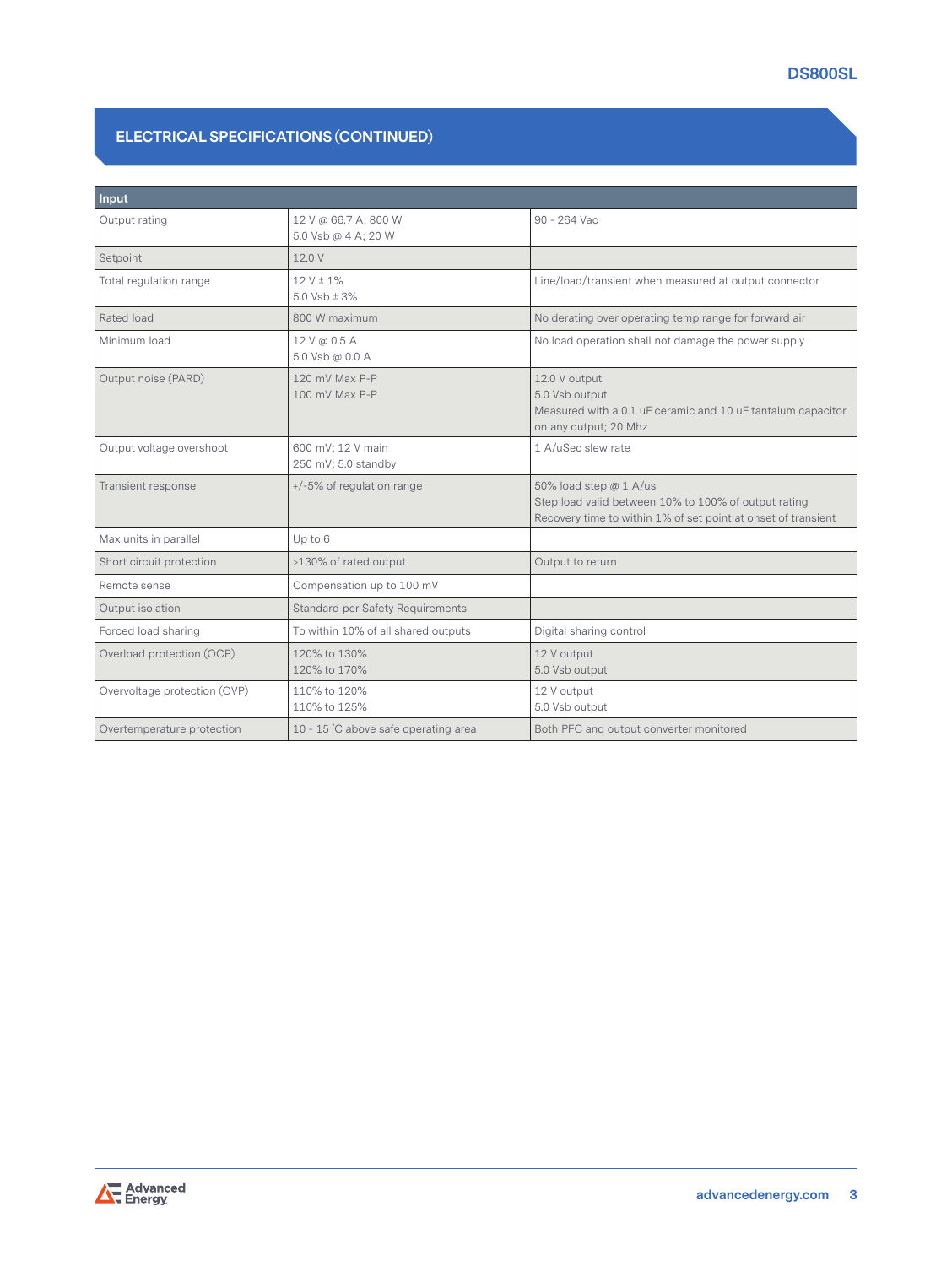# **OUTPUTS - ALL MODELS**



# Timing Diagram

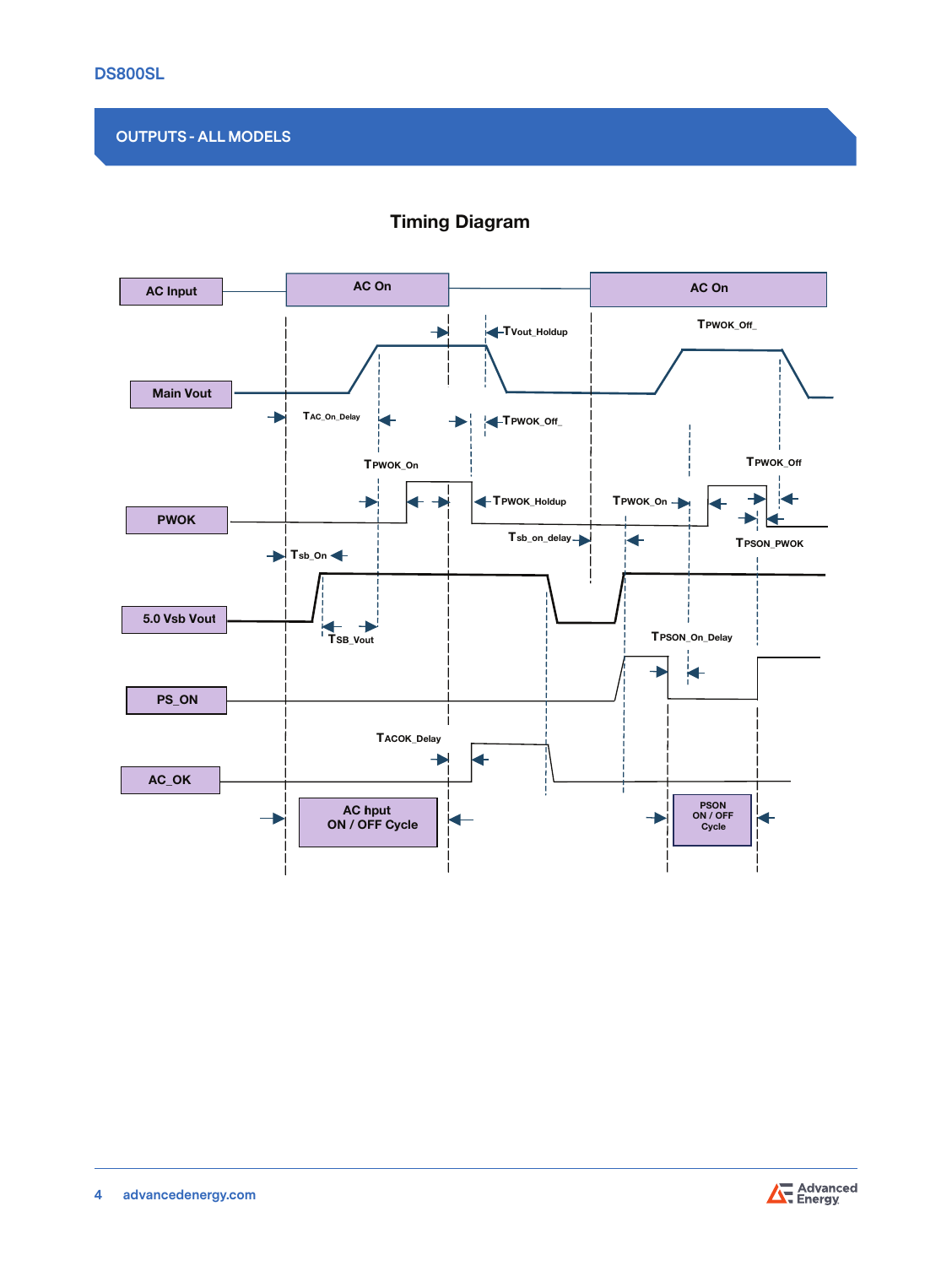# **OUTPUTS - ALL MODELS (CONTINUED)**

| <b>Turn On/Off Timing</b> |                                                                                                         |              |      |       |  |
|---------------------------|---------------------------------------------------------------------------------------------------------|--------------|------|-------|--|
| Item                      | Description                                                                                             | Min          | Max  | Units |  |
| Tvout_rise                | +12 Output rise time                                                                                    | 5            | 300  | mSec  |  |
| Tyout rise                | 5.0 Vsb output rise time                                                                                | $\mathbf{1}$ | 50   | mSec  |  |
| Tsb_on_delay              | Delay from AC being applied to 5.0 Vsb being within regulation.                                         |              | 2000 | mSec  |  |
| Tac_on_delay              | Delay from AC being applied to all output voltages being within regulation.                             |              | 4000 | mSec  |  |
| Tvout_holdup              | Time all output voltages, including 5.0 Vsb, stay within regulation after loss of AC.                   | 12           |      | mSec  |  |
| Tpwok_holdup              | Delay from loss of AC to de-assertion of PWOK.                                                          | 5            |      | mSec  |  |
| Tpson_on_delay            | Delay from PSON# active to output voltages within regulation limits.                                    | 5            | 200  | mSec  |  |
| Tpson_pwok                | Delay from PSON# de-active to PWOK being de-asserted.                                                   |              | 50   | mSec  |  |
| Tacok_delay               | Delay from loss of AC input to de-assertion of ACOK#.                                                   | 5            | 12   | mSec  |  |
| Tpwok_on                  | Delay from output voltages within regulation limits to PWOK asserted at turn on.                        | 100          | 1000 | mSec  |  |
| Tpwok_off                 | Delay from PWOK de-asserted to 12 Vdc or 5.0 Vsb dropping out of regulation limits.                     | $\mathbf{1}$ | 1000 | mSec  |  |
| Tpwok_low                 | Duration of PWOK being in the de-asserted state during an off/on cycle using AC or the<br>PSON# signal. | 100          |      | mSec  |  |
| Tsb_vout                  | Delay from 5.0 Vsb being in regulation to 12 Vdc being in regulation at AC turn on.                     | 50           | 1000 | mSec  |  |

### **PSON #**

The PSON# signal is required to remotely turn on/off the power supply. PSON# is an active low signal that turns on the +12 Vdc power rail. When this signal is not pulled low by the system, or left open, the +12 Vdc output turns off. The Vsb output remains on. This signal is pulled to a standby voltage by a pull-up resistor internal to the power supply. The power supply fan(s) shall operate at the lowest speed.

PWOK is a power good signal and will assert HIGH when the outputs are within the regulation limits. PWOK will be pulled LOW by the power supply to indicate when either output falls below regulation limits or when AC power has been removed for a time sufficiently long so that power supply operation is no longer guaranteed. The start of the PWOK# delay time shall be inhibited as long as the +12 Vdc output is in current limit or the 5.0 Vsb output is below the regulation limit.

| <b>PSON Signal Characteristics</b>  |                                                                                                                      |            |  |  |  |  |
|-------------------------------------|----------------------------------------------------------------------------------------------------------------------|------------|--|--|--|--|
| Signal Type                         | Accepts an open<br>collector/drain input from<br>the system. Pulled-up to<br>the 5.0 Vsb located in<br>power supply. |            |  |  |  |  |
| $PSON# = Low$                       | ON                                                                                                                   |            |  |  |  |  |
| $PSON# = Open$                      | OFF                                                                                                                  |            |  |  |  |  |
|                                     | <b>MIN</b>                                                                                                           | <b>MAX</b> |  |  |  |  |
| Logic level low (power supply ON)   | 0.8V<br>0 V                                                                                                          |            |  |  |  |  |
| Logic level high (power supply OFF) | 2.0V                                                                                                                 | 5.2V       |  |  |  |  |
| Source current, Vpson = low         |                                                                                                                      | 4 mA       |  |  |  |  |
| Power up delay: Tpson_on_delay      | 5 msec                                                                                                               | $200$ msec |  |  |  |  |

| <b>PWOK Signal Characteristics</b>              |                                                                                                         |                 |  |  |  |  |
|-------------------------------------------------|---------------------------------------------------------------------------------------------------------|-----------------|--|--|--|--|
| Signal Type                                     | Open collector/drain<br>output from power supply.<br>Pullup to 5.0 Vsb external<br>to the power supply. |                 |  |  |  |  |
| $PWOK = High$                                   | Power Good                                                                                              |                 |  |  |  |  |
| $PWOK = Low$                                    | Power Not Good                                                                                          |                 |  |  |  |  |
|                                                 | <b>MIN</b>                                                                                              | <b>MAX</b>      |  |  |  |  |
| To tLogic level low voltage, $lsing = 4 mA$     | 0 V                                                                                                     | 0.8V            |  |  |  |  |
| Logic level high voltage, Isource = $200 \mu A$ | 2.0V                                                                                                    | 5.2V            |  |  |  |  |
| Sink current, PWOK = low                        |                                                                                                         | $4 \text{ mA}$  |  |  |  |  |
| Source current, PWOK = high                     |                                                                                                         | 2 <sub>mA</sub> |  |  |  |  |
| PWOK delay: T <sub>pwok_on</sub>                | 100 ms                                                                                                  | 1000 ms         |  |  |  |  |
| PWOK rise and fall time                         |                                                                                                         | $100$ $\mu$ sec |  |  |  |  |
| Power down delay: T <sub>pson_off</sub>         | 1 msec                                                                                                  | 1000 msec       |  |  |  |  |

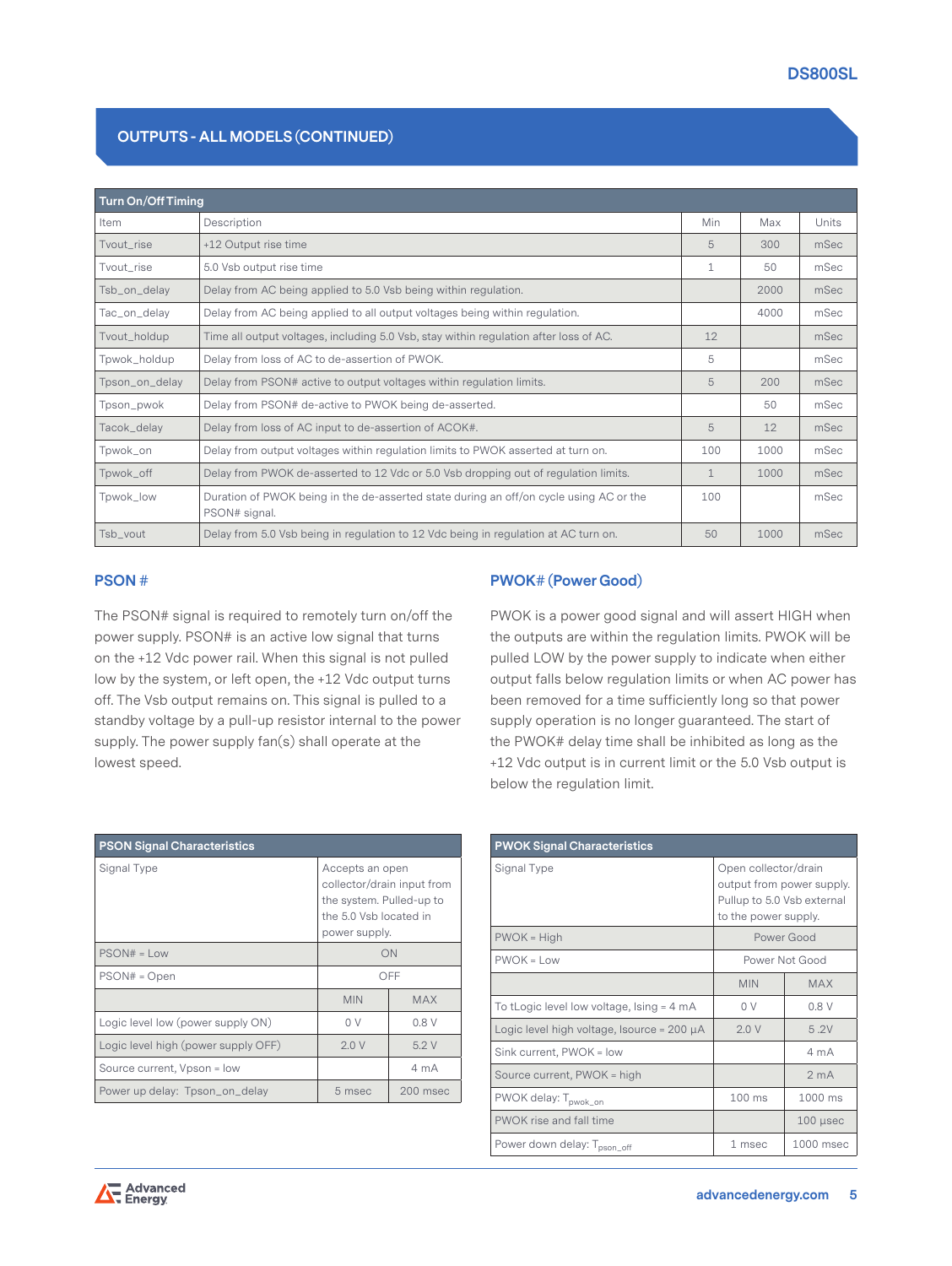# **OUTPUTS - ALL MODELS (CONTINUED)**

### **PSKILL**

The +12 Vdc output only from the power supply shall be disabled if the PSKILL input is high and V Standby will continue to be provided, outputs may be enabled if this signal is low. The power supply includes a pull up to disable all outputs if this signal is open. PSKILL whall not be connected during a hot insertion before all of the other pins are connected.

#### **AC INPUT PRESENT INDICATOR (ACOK/L)**

The ACOK signal is used to indicate presence of AC input to the power supply. This signal shall be connected to Vsb through a resistor on the host system side. A logic "Low" level on this signal shall indicate AC input to the power supply is present. A Logic "High" on this signal shall indicate a loss of AC input to the power supply.

| <b>ACOK# Signal Characteristics</b>          |                                                              |            |  |  |  |
|----------------------------------------------|--------------------------------------------------------------|------------|--|--|--|
| Signal Type                                  | Pull up to 5.0 Vsb through a<br>resistor in the host system. |            |  |  |  |
| Present = High                               | Present                                                      |            |  |  |  |
| $Present = Low$                              | Not Present                                                  |            |  |  |  |
|                                              | <b>MIN</b>                                                   | <b>MAX</b> |  |  |  |
| Logic level low voltage, $lsink = 4 mA$      | 0 V                                                          | 0.8V       |  |  |  |
| Logic level high voltage, $lsink = 50 \mu A$ |                                                              |            |  |  |  |
|                                              | 2.0V                                                         | 5.2V       |  |  |  |
| Sink current. PRESENT# = low                 |                                                              | 4 mA       |  |  |  |
| Sink current, PRESENT# = high                |                                                              | 50 µsec    |  |  |  |

#### **STATUS INDICATIONS**

See table below for Summary of Status signals, Ports and Indicators. The condition column assumes 2 or more power supplies present and ON and 5.0 Vsb shared for management interface. On the "Fan Blocked" condition, the assumption is that all outputs are within spec and not over temperature. This would be considered a "warning" condition. On the "Standby" condition, the system differentiates this state by knowing PS\_ONL in negated (requesting Standby).

| <b>Status Indicators</b>                         |             |                        |              |                   |                |                |              |              |              |           |           |      |
|--------------------------------------------------|-------------|------------------------|--------------|-------------------|----------------|----------------|--------------|--------------|--------------|-----------|-----------|------|
| Status Signals<br>Condition                      |             | <b>Status Register</b> |              | Shutdown Register |                |                | LED's        |              |              |           |           |      |
|                                                  | ACOK/L      | PWOK/H                 | <b>PSON</b>  | <b>PWOK</b>       | Fan-Fail       | AC-Loss        | 0-Temp       | 0-Current    | Fail         | <b>AC</b> | <b>DC</b> | Fail |
| Normal Operation                                 | $\Omega$    | $\mathbf{1}$           | $\mathbf{1}$ | $\mathbf{1}$      | $\Omega$       | $\Omega$       | $\circ$      | $\Omega$     | $\Omega$     | On        | On        | Off  |
| V1 12 V Overcurrent                              | $\Omega$    | $\circ$                | $\mathbf{1}$ | $\Omega$          | $\circ$        | $\circ$        | $\circ$      | $\mathbf{1}$ | $\mathbf 1$  | On        | Off       | On   |
| <b>AC Input Fail</b>                             | $\mathbf 1$ | $\circ$                | $\mathbf{1}$ | $\Omega$          | $\circ$        | $\mathbf{1}$   | $\circ$      | $\circ$      | $\mathbf 1$  | Off       | Off       | Off  |
| Fan Blocked or Running<br>Under Speed. O/P's ok  | $\Omega$    | $\mathbf{1}$           | $\mathbf{1}$ | $\mathbf{1}$      | $\overline{0}$ | $\Omega$       | $\circ$      | $\Omega$     | $\Omega$     | On        | On        | Off  |
| UV on V1 12 V and PS Has<br>Latched Off          | $\bigcap$   | $\Omega$               | $\mathbf{1}$ | $\Omega$          | $\circ$        | $\Omega$       | $\circ$      | $\Omega$     | $\mathbf{1}$ | On        | Off       | On   |
| UV on Vsb +5.0 and PS Has<br><b>Turned Off</b>   | $\Omega$    | $\Omega$               | $\mathbf{1}$ | $\Omega$          | $\Omega$       | $\Omega$       | $\Omega$     | $\Omega$     | $\mathbf{1}$ | On        | Off       | On   |
| OV on V1 12V or Vsb +5.0 &<br>PS Has Latched Off | $\bigcap$   | $\Omega$               | $\mathbf{1}$ | $\Omega$          | $\Omega$       | $\Omega$       | $\circ$      | $\Omega$     | $\mathbf{1}$ | On        | Off       | On   |
| Over Temp and PS Has<br><b>Turned Off</b>        | $\Omega$    | $\Omega$               | $\mathbf{1}$ | $\Omega$          | $\circ$        | $\Omega$       | $\mathbf{1}$ | $\Omega$     | $\mathbf{1}$ | On        | Off       | On   |
| Fan Below Shutdown Limit                         | $\bigcap$   | $\Omega$               | $\mathbf{1}$ | $\Omega$          | $\mathbf{1}$   | $\Omega$       | $\Omega$     | $\Omega$     | $\mathbf{1}$ | On        | Off       | On   |
| No Problems But PS is in<br><b>Standby Mode</b>  | $\Omega$    | $\Omega$               | $\circ$      | $\Omega$          | $\overline{0}$ | $\overline{0}$ | $\circ$      | $\Omega$     | $\Omega$     | On        | Off       | Off  |

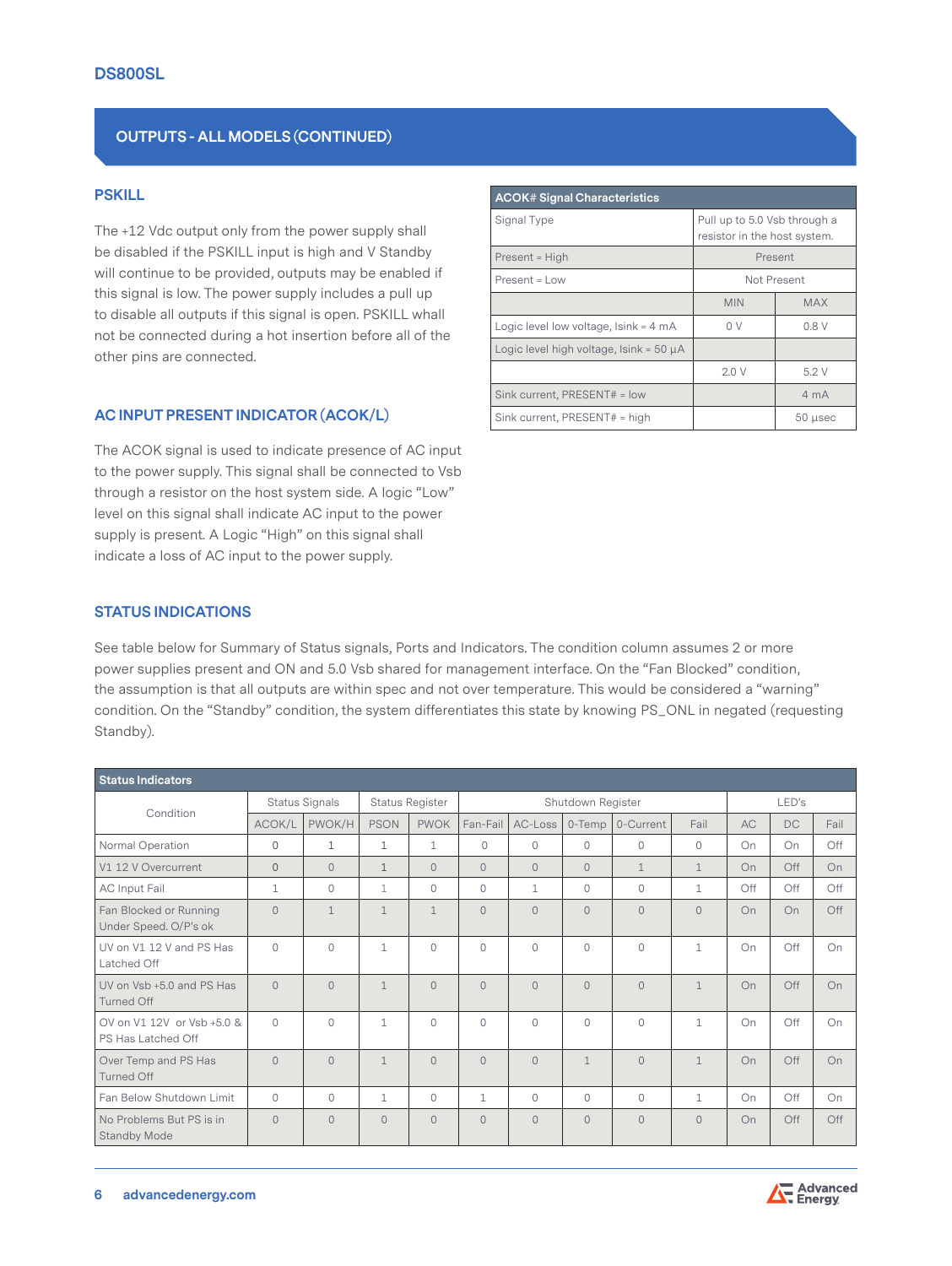# **DS800SL**

# **OUTPUT CONNECTOR AND PIN-OUT TABLE**

| Pin             | <b>Signal Name</b>       |
|-----------------|--------------------------|
| Pin 1           | $+12V$                   |
| Pin 2           | $+12V$                   |
| Pin 3           | Ground                   |
| Pin 4           | Ground                   |
| S1              | +12 V Sense              |
| S <sub>2</sub>  | +12 V RTN Sense          |
| S3              | +12 V Current Share      |
| S4              | SMB_ALERT/L              |
| S <sub>5</sub>  | <b>SDA</b>               |
| S <sub>6</sub>  | $SCL*$                   |
| S7              | <b>PSKILL</b>            |
| S <sub>8</sub>  | PSON/L                   |
| S9              | PW_OK                    |
| <b>S10</b>      | $PS_A1$                  |
| S11             | +5.0 V_STBY              |
| S12             | +5.0 V_STBY              |
| S13             | Reserved                 |
| S14             | PRESENT/L                |
| S15             | $PS_A0$                  |
| <b>S16</b>      | Reserved                 |
| S17             | Reserved for factory use |
| <b>S18</b>      | EEPROM_WP                |
| S <sub>19</sub> | ACOK/L                   |
| S20             | Not used                 |
| S21             | $PS_A2$                  |
| S22             | V_STBY Remote Sense      |
| S23             | V_STBY                   |
| S24             | V_STBY                   |

\* Supports I<sup>2</sup> C standard mode (100 kHz) only



Note: Pin number may not necessarily match vendor's pin number assignment. Please follow the signal and number assignment as indicated in this datasheet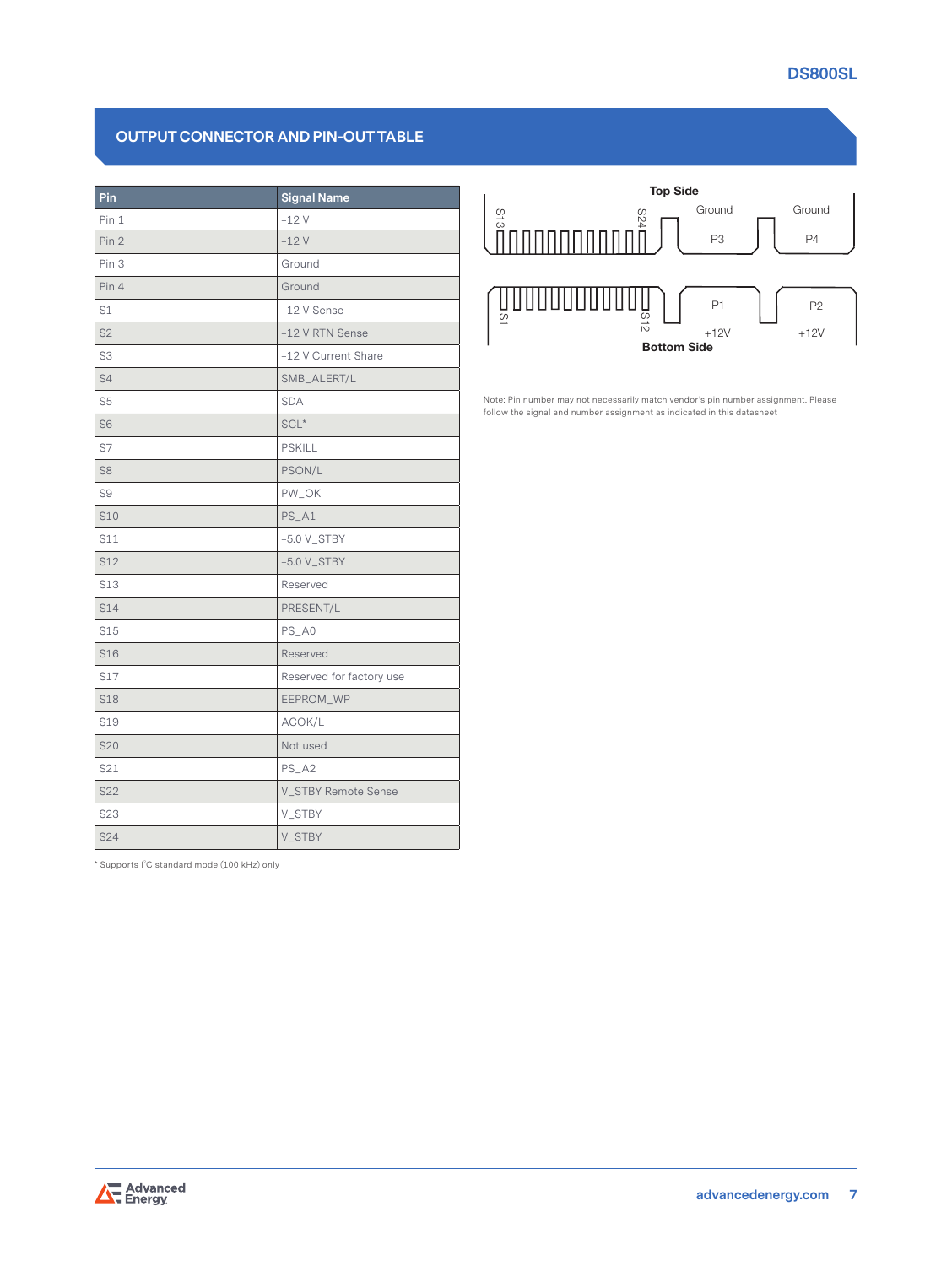### **DS800SL**

#### **MECHANICAL DRAWING**



#### **BURN-IN**

100% Burn-in at 45 °C, at 80-90% load. Duration of burn-in determined by Quality Assurance Procedures.

#### **MTBF**

The power supply has an MTBF of >400K hours using Telcordia SR-332 at full load, and 25 °C ambient. With the power supply installed in a system in a 25 °C ambient environment and operating at full load, capacitor life shall be 5 years, minimum for ALL electrolytic capacitors contained within this power supply.

#### **QUALITY ASSURANCE**

Full QAV testing shall be conducted in accordance with Artesyn Embedded Power Standards with reports available upon request.

#### **WARRANTY**

Artesyn Embedded Power shall warrant the power supply to be free of defects in materials and workmanship for a minimum period of two years from the date of shipment, when operated within specifications. The warranty shall be fully transferable to the end owner of the equipment powered by the supply.